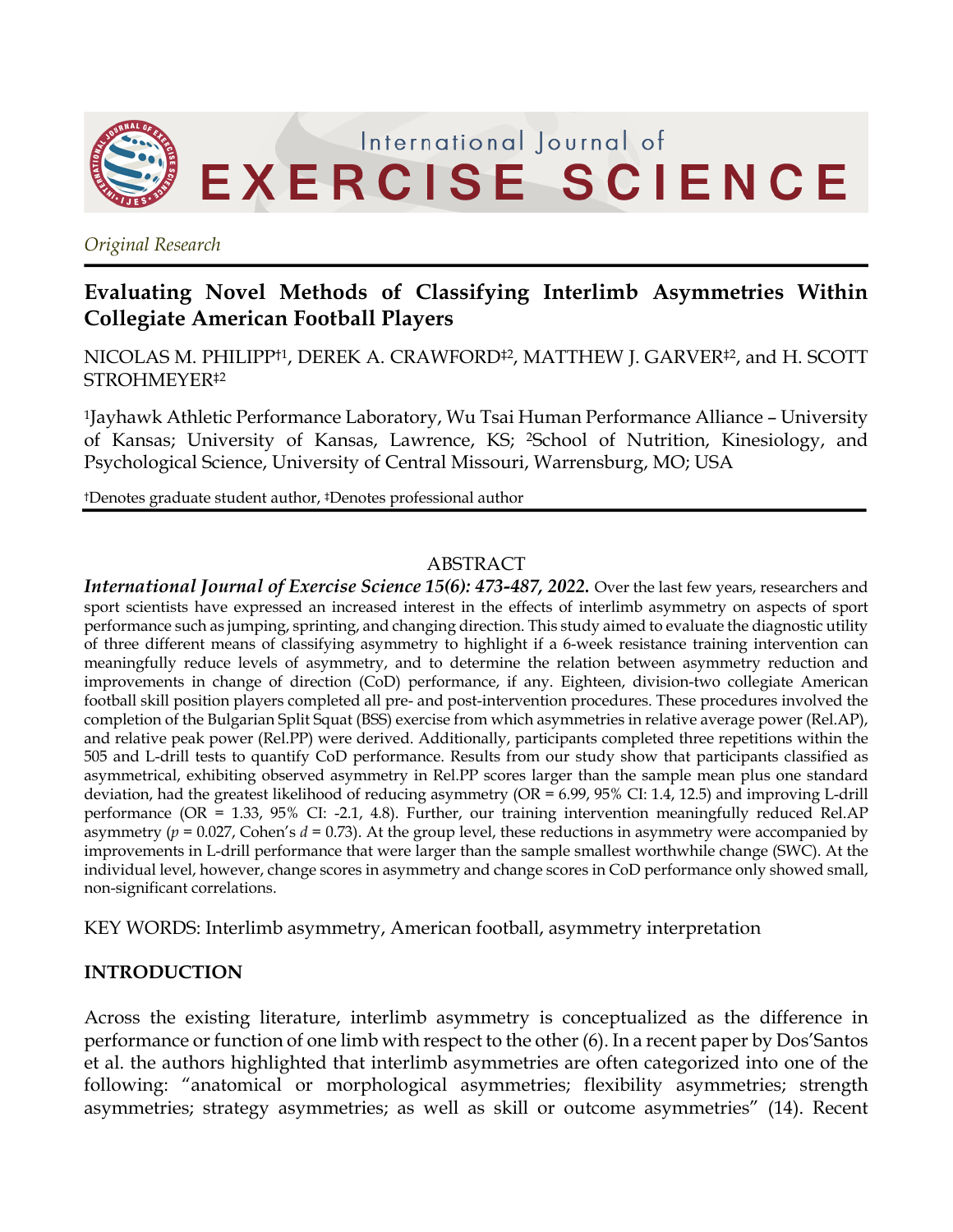investigations have tried to show connections between asymmetries and sport performance tasks within healthy, non-injured, athletic populations. Many of these studies have focused on strength or power-based asymmetries and the potential effects of these variables on sportrelated key performance indicators such as sprinting, jumping, and changing direction (2, 5, 9, 22, 23, 29). For instance, Bishop et al. has shown interlimb asymmetries derived from vertical jumps to be associated with decreased speed, change of direction speed, as well as jumping performance within a sample of elite academy soccer players (2). Further, within a different study, Madruga-Parera et al. highlighted that larger interlimb asymmetries, derived from an iso-inertial device, were related to reduced change of direction performance within a sample of youth handball players (22).

Studies have shown relationships between asymmetry and performance outcomes, but researchers and practitioners alike are still working out how to best interpret the meaningfulness of their athletes' asymmetry data. Some authors have proposed specific asymmetry thresholds for practitioners to use. Goals of this work include helping them determine whether an athlete's asymmetry may be attenuating performance or increasing risk for sport-related injuries (19, 27, 28). However, the arbitrary nature of these thresholds has been criticized in recent papers as they do not account for the task-, and metric-dependent nature of interlimb asymmetry (1, 4, 14, 30). Recent work has tried to account for these limitations. Novel methods of interpreting interlimb asymmetry, which account for task- and metric-dependent nature, have been proposed. According to Bishop, practitioners may consider an asymmetry score as meaningful, or potentially influential, whenever it exceeds the within-subject test variability score for a given test or metric, often measured by the coefficient of variation (CV) (1). Further, Dos'Santos et al. proposed that athletes may be classified as symmetrical, possessing small to moderate levels of asymmetry, or possessing high or extreme levels of asymmetry, based on their asymmetry score within a given test, with regards to the population mean and standard deviation (14). More specifically, athletes may be classified as possessing small to moderate levels of asymmetry, whenever their asymmetry score exceeds a threshold made up of the population mean plus the smallest worthwhile change  $(M + SWC)$ . On the other hand, athletes may be classified as possessing high or extreme levels of asymmetry whenever their asymmetry score exceeds a threshold made up of the population mean plus the between-subject standard deviation (M + SD) for a specific test  $(14)$ .

Research investigating the effects of specific training interventions on interlimb asymmetry and performance within sport-related key performance indicators is rather scarce. The existing literature is replete with different populations, testing procedures, training procedures, and outcome measures which complicate comparison and meaning making (8, 11, 12, 13, 15). It has been suggested that future investigations should compare the training induced percentage reduction in asymmetry to the variability of error of the specific test (7).

Our study will be among the early investigations to consider different methods of asymmetry classification, compare responsivity to a training intervention, and offer insight on the diagnostic utility of proposed asymmetry thresholds that account for task and metric-dependent nature of tasks. Our study further contributes to the body of research through its employment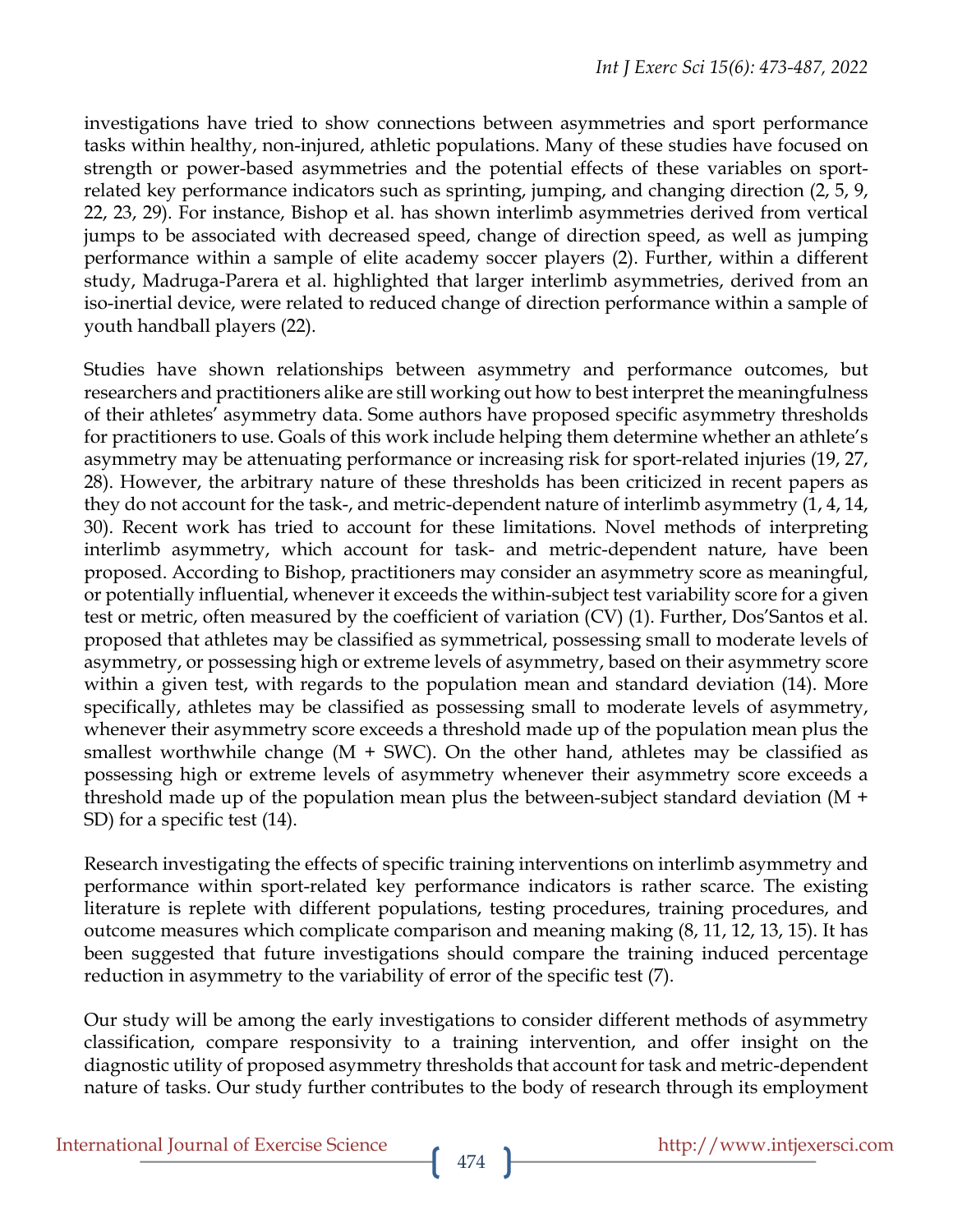of a training intervention to reduce interlimb asymmetry. The resulting outcome and interpretation may provide practitioners with evidence-based targets to implement in their work.

Therefore, the purposes of this study are to a) investigate the diagnostic utility of three different methods of classifying the meaningfulness of interlimb asymmetry, b) highlight the effects of a training intervention on interlimb asymmetry within the BSS exercise, c) determine whether a training intervention, purposed to decrease asymmetry, is warranted when the goal is to improve CoD performance.

It was hypothesized that participants within our study would fall into different categories of interlimb asymmetry, based on the method of classification. Further it was hypothesized that our training intervention would be capable of decreasing the magnitude of interlimb asymmetry within our sample. Lastly, it was hypothesized that decreases in interlimb asymmetry would subsequently lead to meaningful improvements within the respective CoD tests.

### **METHODS**

Across a 6-week period, participants consisting of skill position players (i.e. wide-receiver, running back, defensive back) on the roster of a NCAA division 2 football team took part in a pre-, and post-testing session, as well as a 6-week training intervention. Each procedure is highlighted in more detail within the respective section below. All study procedures were approved by the University Institutional Review Board in accordance with the Declaration of Helsinki. Further, this research was carried out fully in accordance to the ethical standards of the International Journal of Exercise Science (25).

#### *Participants*

The group of participants for this study initially consisted of 23 college aged skill position American football players (age =  $21.2 \pm 1.4$  years, weight =  $85.9 \pm 6.2$  kg, height =  $183 \pm 4.0$  cm). All eligible participants had the opportunity to take as much time as desired to review the risks, ask questions, and receive an answer prior to signing the informed consent, and beginning study procedures. To be eligible to participate in this study, participants had to be an active participant on the roster of the University football team. They may not have suffered from any acute illness or musculoskeletal injuries that might have negatively affected their physical performance. Twenty-three participants completed all pre-testing procedures. A total of 20 participants completed all pre-testing procedures, the training intervention, and the post-intervention asymmetry tests. Loss of participants was the result of one subject experienced a roster change, one subject quitting the team two weeks into the training intervention, and one subject sustaining a non-study-related lower body injury during week 6 of the training intervention and choosing to not take part in post-testing procedures. Two participants sustained non-studyrelated upper-body injuries and were told by the sports medicine staff to not engage in the CoD post-testing procedures. However, these two participants did complete the lower-body part of the training intervention, as well as asymmetry post-testing procedures. Thus, a total of 18 participants completed all study-related procedures.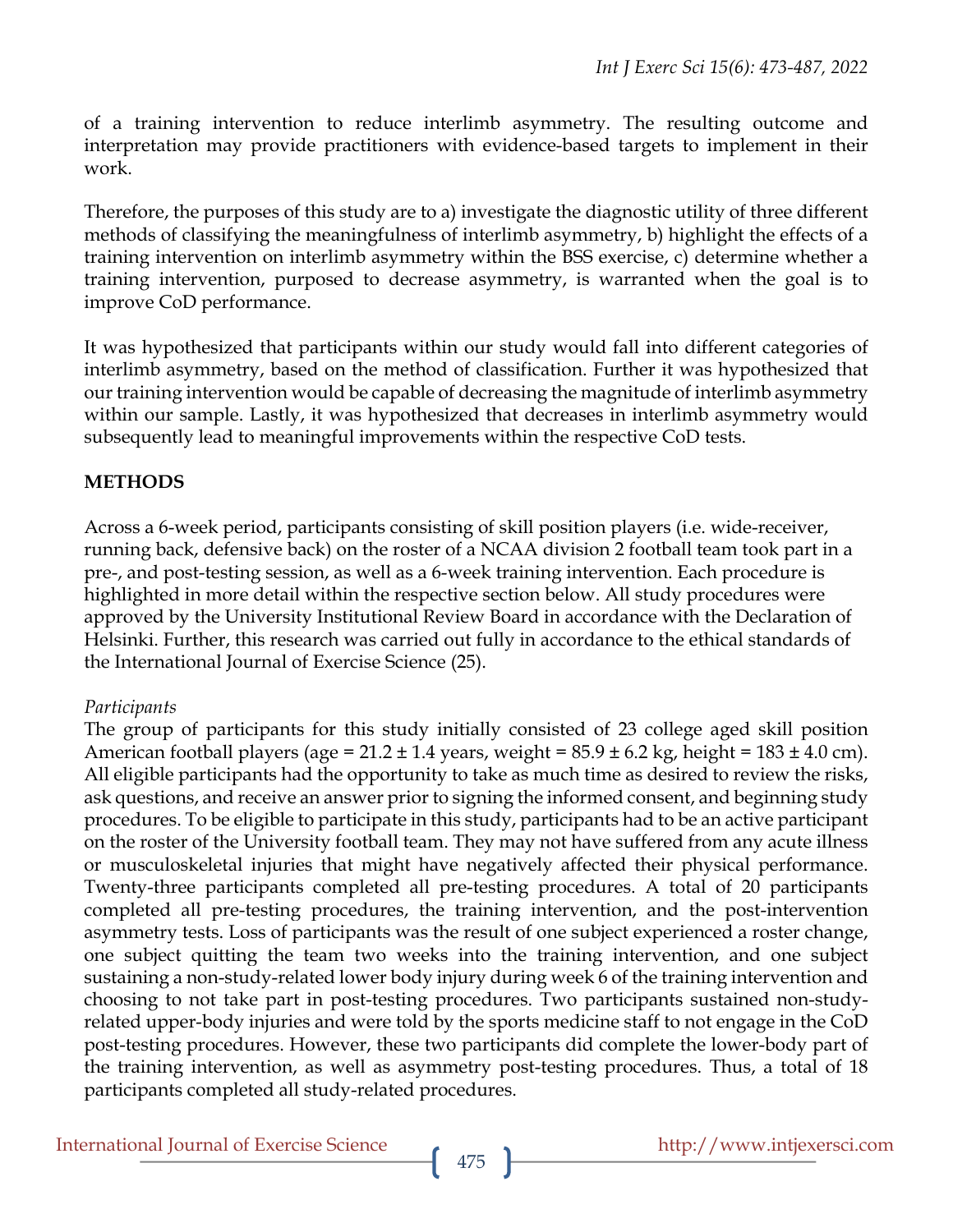### *Protocol*

Height was measured via a Seca stadiometer (Seca®, Chino, CA) and recorded in centimeters (cm). Bodyweight was measured using an electronic Befour PS 7700 scale (Befour®, Saukville, WI) and recorded in kilograms (kg). Weight measurements were rounded to the nearest 0.1 kg.

Pre- and post-testing was held within a weight room as well as on a turf field and consisted of the participants performing three sets of three repetitions within the Bulgarian Split Squat (BSS) exercise, followed by the performance of three attempts in the L-drill. These procedures were based on the findings by Philipp et al. who showed a link between the interlimb asymmetry within the BSS exercise and performance within the L-drill (29). A dynamic warm-up, led by a certified strength and conditioning coach was provided to all study participants prior to the commencement of the three working sets.

According to Helme et al. the BSS is a valid and reliable method for finding interlimb asymmetry (16). The procedures for testing asymmetry within the BSS exercise were adapted from McCurdy et al. (24), as well as Lockie et al. (21). However, rather than working up to a maximal set, participants were asked to perform three sets of three repetitions at a given load. For this study, it was estimated that the participants one-repetition maximum (1 RM) for the BSS was equal to 50% of their bilateral back squat 1 RM (17). Participants were asked to perform the BSS, using 85% of their estimated BSS 1RM. The participants estimated bilateral back squat 1RM was acquired during the first week of the offseason (1 week prior to pre-testing), by having the entire team engage in a 5RM testing session. This set and repetition scheme was to account for the balance issues experienced when working up to large loads within the BSS exercise, as highlighted by Philipp et al. (29), and for researchers to be able to calculate the CV for later sets and repetitions.

Following a dynamic warm up procedure, led by a certified strength and conditioning specialist, participants were assigned to one of two power racks for testing. Within the power rack, participants performed the BSS exercise, using a safety squat bar, with their hands placed on the safety handles in front of their body. The participants' rear foot was placed on a foam roller that was positioned on a 12-inch box. For safety, spotters were positioned on each side of the safety squat bar, and like recommendations by McCurdy et al. a successful repetition caused the femur of the working leg to be parallel to the floor, prior to the commencement of the concentric phase of the exercise (24). Participants were asked to perform the concentric phase of the exercise as explosively as possible.

Velocity and power applied to the safety squat bar were measured using a Tendo® unit linear position transducer (Tendo Sports Machines, Trencin, Slovakia), which was attached to the side of bar. The Tendo® unit provided researchers with a digital readout, from which peak velocity (PV), as well as average velocity (AV) were recorded for each limb. Computations for PV, and AV were calculated based on proprietary algorithms, while peak power (PP), and average power (AP) were manually calculated through the following calculation: "(load (kg) x velocity (m/s)) x 9.81". Interlimb asymmetry was calculated using the following calculation: "(Strong Limb – Weak Limb) / (Strong Limb) x 100", as suggested by Bishop et al. (6).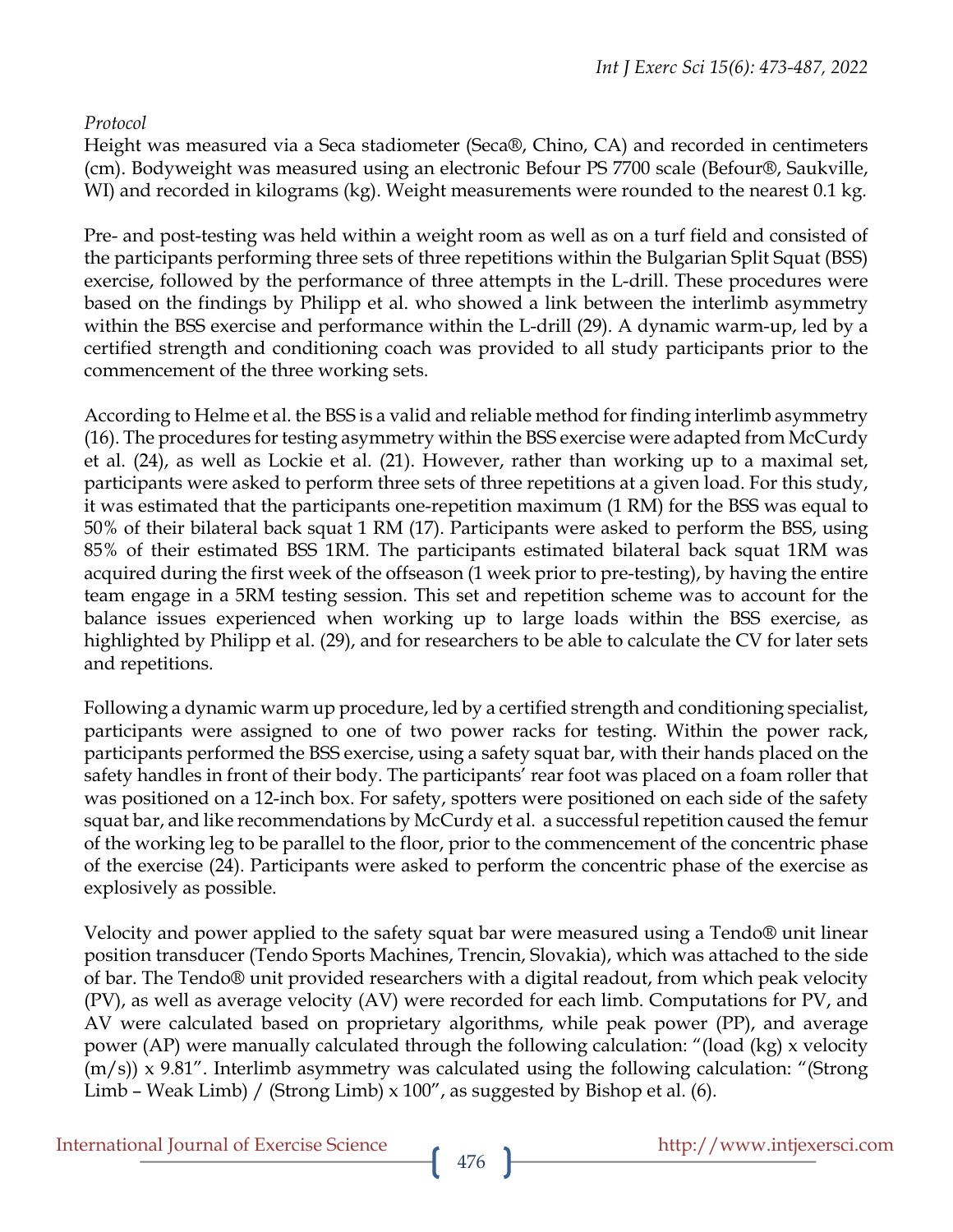Participants performed three attempts of the L-drill (29). The total distance covered was 30 yards, and the three cones were placed 5 yards apart. An average of the three attempts was used for data analysis. A successful attempt required the participants to perform the test from start to finish without contacting any cone. Completion times were digitally recorded using one pair of Brower® timing gates (Brower Timing Systems, Draper, USA). Participants started the test in a three-point position with their hand placed 30 cm behind the timing gate. Participants broke the gate twice, once to start the drill and once to finish.

The procedures for the 505 CoD assessment was adapted from Nimphius et al. and involved the athletes starting in a two-point stance, linearly accelerating for 15 yards (13.7 meters), breaking a set of Brower® timing gates (Brower Timing Systems, Draper, USA) at the 10-yard (9.1 meter) line, planting their foot on the 15-yard line, and sprinting back through the gate at the 10-yard line (26). A researcher ensured that participants contacted the 15-yard line. Participants were given three attempts, with the mean of those three attempts being used for data analysis. Further, participants could choose which side to turn off.

For the sake of this investigation, asymmetry scores were classified in three different ways, following suggestions by Bishop et al. (1), as well as Dos'Santos et al. (14), who offered two concepts.

*Classification 1:* In a recent paper, Bishop investigated whether asymmetry thresholds are a usable concept, and proposed that rather than using arbitrary thresholds, practitioners should make use of a within-participants coefficient of variation (CV), accounting for test variability and task dependency, when looking at asymmetry (1). Following the suggestions, we classified participants as asymmetrical if their asymmetry value from the BSS exercise exceeded the CV, and symmetrical if their asymmetry value was below the CV.

*Classification 2&3:* Dos'Santos et al. recently proposed two methods for classifying interlimb asymmetry, trying to account for the task-dependent nature of interlimb asymmetry (14). The first is based on the population mean and smallest worthwhile change for a given asymmetry test. Participants were classified as having small to moderate asymmetries whenever their asymmetry value exceeded the population mean plus the smallest worthwhile change (SWC/0.2 x between-subject standard deviation). The second is based on the population mean and standard deviation. Participants were classified as having high or extreme levels of asymmetry whenever their asymmetry values exceeded the population mean plus the between-subject standard deviation.

*Training Intervention:* The training intervention consisted of 18 total training sessions, with three sessions each week over the course of 6 weeks. The training program was designed by the primary investigator in collaboration with the head strength and conditioning coach at UCM. Individual training sessions consisted of a mixture between unilateral and bilateral strength as well as plyometric exercises. Earlier investigations within this field of study have compared training interventions that either only consisted of unilateral or only bilateral exercises. Such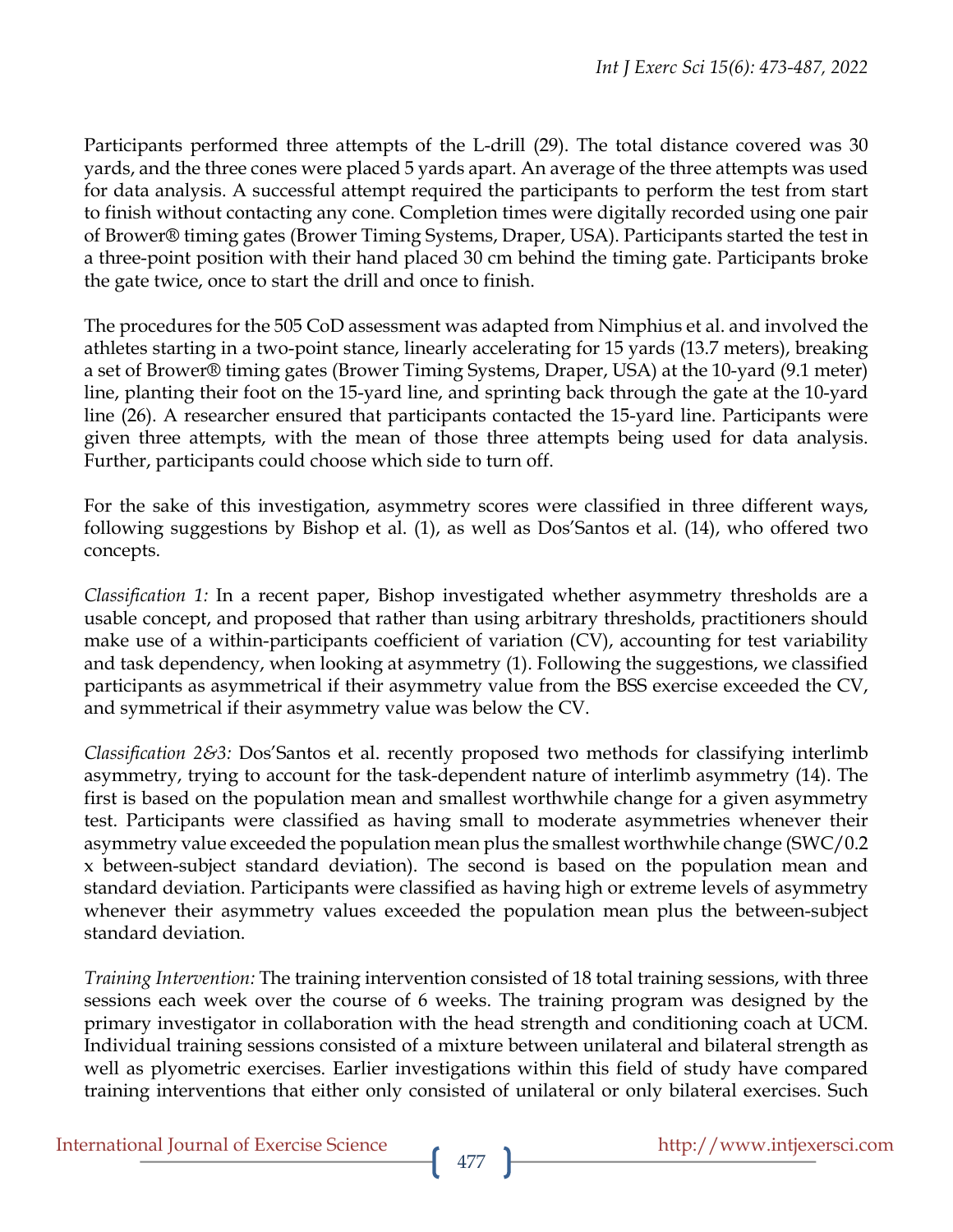training programs do not align with current strength and conditioning practices in which a mixture of bilateral and unilateral exercises is commonly implemented. Our training intervention aligns more with such practices and therefore adds to the body of literature. The 6 week training intervention consisted of two, 3-week phases. Athletes participated in other team activities, such as sport practices, during this time. A figure that contains the specific training intervention can be viewed as a supplementary file.

#### *Statistical Analysis*

All data were assessed for normality using a Shapiro-Wilk statistic. Further, data were screened for influential outliers (step of 1.5 x interquartile range) prior to conducting inferential tests. We used linear mixed models to investigate mean differences in primary study outcomes (i.e., interlimb asymmetry, L-drill and 505 performance) across fixed factors of time and asymmetry classification method, using the individual (ID) as a random factor. All post-hoc comparisons were adjusted using the Bonferroni correction. We used generalized linear models to investigate the probability of categorical change (i.e., improvement, regression) for all primary study outcomes across each asymmetry metric (i.e., Rel.AP vs. Rel.PP) and classification methods. Odds ratios (OR) for estimating the likelihood of improvement and regression in interlimb asymmetries for each classification method were calculated by the following equation: prob. asymmetrical group / prob. symmetrical group. Pearson's correlation coefficient was used to look at correlations between asymmetry change scores and CoD change scores and to figure out if the magnitude in reduction of asymmetry was related to the magnitude of improvement in CoD performance. All data are presented as means  $(M) \pm$  standard deviations (SD). The reliability of asymmetry data was investigated using a CV, and data were considered reliable if the CV was below 10%. Data were analyzed using the R statistical computing environment and language (v. 4.0; R Core Team, 2020) via the Jamovi graphical user interface.

#### **RESULTS**

The mean load lifted in the BSS test was  $90.7 \pm 10.3$  kg at pre-testing, and  $97.0 \pm 9.1$  kg at posttesting. Reliability for individual relative power metrics, from which asymmetry scores were calculated were deemed acceptable, with a mean CV percentages under 10% for all metrics (Rel.AP CV% =  $6.89 \pm 2.20$  at pre-testing, and  $5.32 \pm 1.35$  at post-testing, Rel.PP CV% =  $6.72 \pm 1.35$ 1.74 at pre-testing, and 5.55 ± 1.65 at post-testing).As expected, participants within our study fell into different categories of interlimb asymmetry (asymmetrical vs. symmetrical), based on the method of interpretation, as well as the metric used to define interlimb asymmetry (Rel.AP and Rel.PP). Descriptive frequency statistics for asymmetry classification methods can be found in table 1.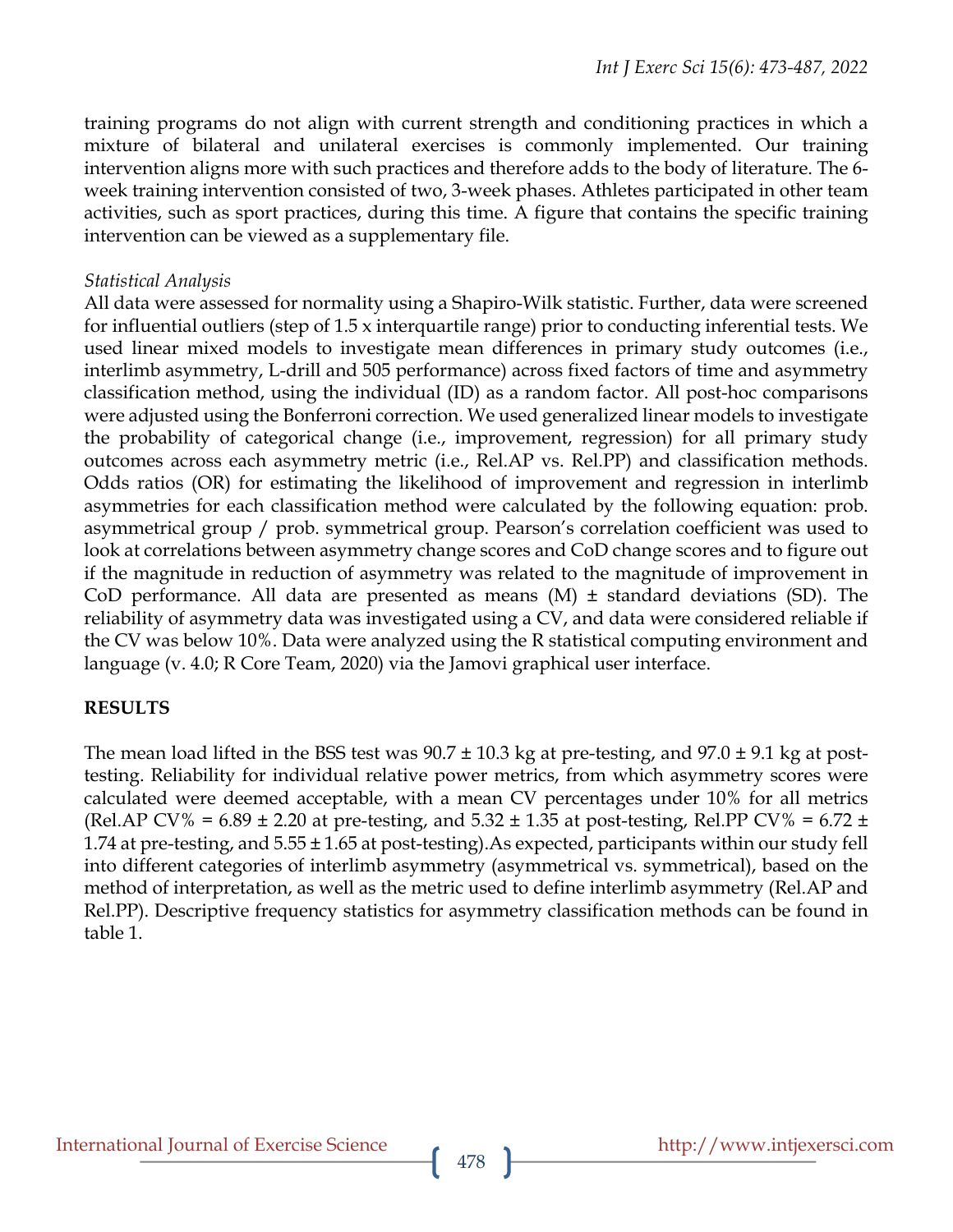| <b>Classification Method</b> |    |     | .,<br>Rel. AP $(W/kg)$ |     | Rel.PP (W/kg) |
|------------------------------|----|-----|------------------------|-----|---------------|
|                              |    | Pre | Post                   | Pre | Post          |
| $CV\%$                       |    | 11  | 15                     | 14  | 16            |
|                              | As |     |                        |     | 4             |
| $M + SWC$                    | S  |     | 17                     | 12  | 17            |
|                              | AS | 11  |                        |     | 3             |
| $M + SD$                     | S  | 16  | 20                     | 15  | 20            |
|                              | AS |     |                        |     |               |

**Table 1.** Asymmetry Classification Frequencies Based on Relative Average Power and Relative Peak Power

Note. S = Symmetrical, AS = Asymmetrical, Rel.AP (W/kg) = Relative Average Power, Rel.PP (W/kg) = Relative Peak Power, CV = Coefficient of Variation, SWC = Smallest Worthwhile Change, M = Mean

Tables 2 & 3 show mean completion time differences within respective CoD tests, across time and asymmetry classification methods for Rel.AP and Rel.PP

**Table 2.** L-drill mean completion time differences across time and asymmetry classification methods for Rel.AP and Rel. PP  $(W/kg)$ 

|                 |               | Pre             | Post            | Change   | $p$ -value    | Cohen's d |
|-----------------|---------------|-----------------|-----------------|----------|---------------|-----------|
|                 | RelAP (W/kg)  |                 |                 |          |               |           |
| CV%             | Symmetrical   | $7.05 \pm 0.23$ | $7.02 \pm 0.21$ | $-0.03$  | 1.000         | 0.13      |
|                 | Asymmetrical  | $7.06 \pm 0.25$ | $7.00 \pm 0.32$ | $-0.06$  | 1.000         | 0.21      |
| Group Aggregate |               | $7.05 \pm 0.17$ | $7.01 \pm 0.19$ | $-0.04$  | 0.412         | 0.22      |
| $M + SWC$       | Symmetrical   | $7.02 \pm 0.25$ | $7.02 \pm 0.19$ | 0.00     | 1.000         | 0.00      |
|                 | Asymmetrical  | $7.08 \pm 0.22$ | $6.98 \pm 0.41$ | $-0.10$  | 1.000         | 0.30      |
| Group Aggregate |               | $7.05 \pm 0.17$ | $7.00 \pm 0.24$ | $-0.05$  | 0.414         | 0.24      |
| $M + SD$        | Symmetrical   | $7.02 \pm 0.18$ | $7.01 \pm 0.17$ | $-0.01$  | <b>‡0.900</b> | 0.11      |
|                 | Asymmetrical  | $7.13 \pm 0.35$ | NA              | NA       | NA            | NA        |
| Group Aggregate |               | $7.08 \pm 0.19$ | NA              | NA       | NA            | NA        |
| Study Aggregate |               | $7.05 \pm 0.19$ | $7.01 \pm 0.14$ | $-0.04$  | 0.515         | 0.21      |
|                 |               |                 |                 |          |               |           |
|                 |               | Pre             | Post            | Change   | $p$ -value    | Cohen's d |
|                 | Rel.PP (W/kg) |                 |                 |          |               |           |
| CV%             | Symmetrical   | $7.03 \pm 0.21$ | $7.03 \pm 0.19$ |          | 1.000         |           |
|                 | Asymmetrical  | $7.09 \pm 0.30$ | $6.96 \pm 0.36$ | $-0.13$  | 1.000         | 0.39      |
| Group Aggregate |               | $7.06 \pm 0.18$ | $6.99 \pm 0.21$ | $-0.07$  | 0.233         | 0.36      |
| $M + SWC$       | Symmetrical   | $7.04 \pm 0.22$ | $7.02 \pm 0.19$ | $-0.02$  | 1.000         | 0.10      |
|                 | Asymmetrical  | $7.07 \pm 0.26$ | $6.99 \pm 0.42$ | $-0.08$  | 1.000         | 0.23      |
| Group Aggregate |               | $7.05 \pm 0.17$ | $7.01 \pm 0.23$ | 0.04     | 0.419         | 0.20      |
|                 | Symmetrical   | $7.01 \pm 0.18$ | $7.01 \pm 0.17$ | $-0.002$ | ‡0.968        | 0.06      |
| $M + SD$        | Asymmetrical  | $7.14 \pm 0.30$ | <b>NA</b>       | NA       | <b>NA</b>     | <b>NA</b> |
| Group Aggregate |               | $7.08 \pm 0.19$ | <b>NA</b>       | NA       | NA            | <b>NA</b> |
| Study Aggregate |               | $7.05 \pm 0.19$ | $7.01 \pm 0.14$ | $-0.04$  | 0.515         | 0.21      |

*Note,* ‡ *= A student's t-test was used to derive this probability,* Relative Average Power, Rel.PP (W/kg) = Relative Peak Power, CV = Coefficient of Variation, SWC = Smallest Worthwhile Change, M = Mean, NA = Not Applicable as no subject fell into this category.

# International Journal of Exercise Science http://www.intjexersci.com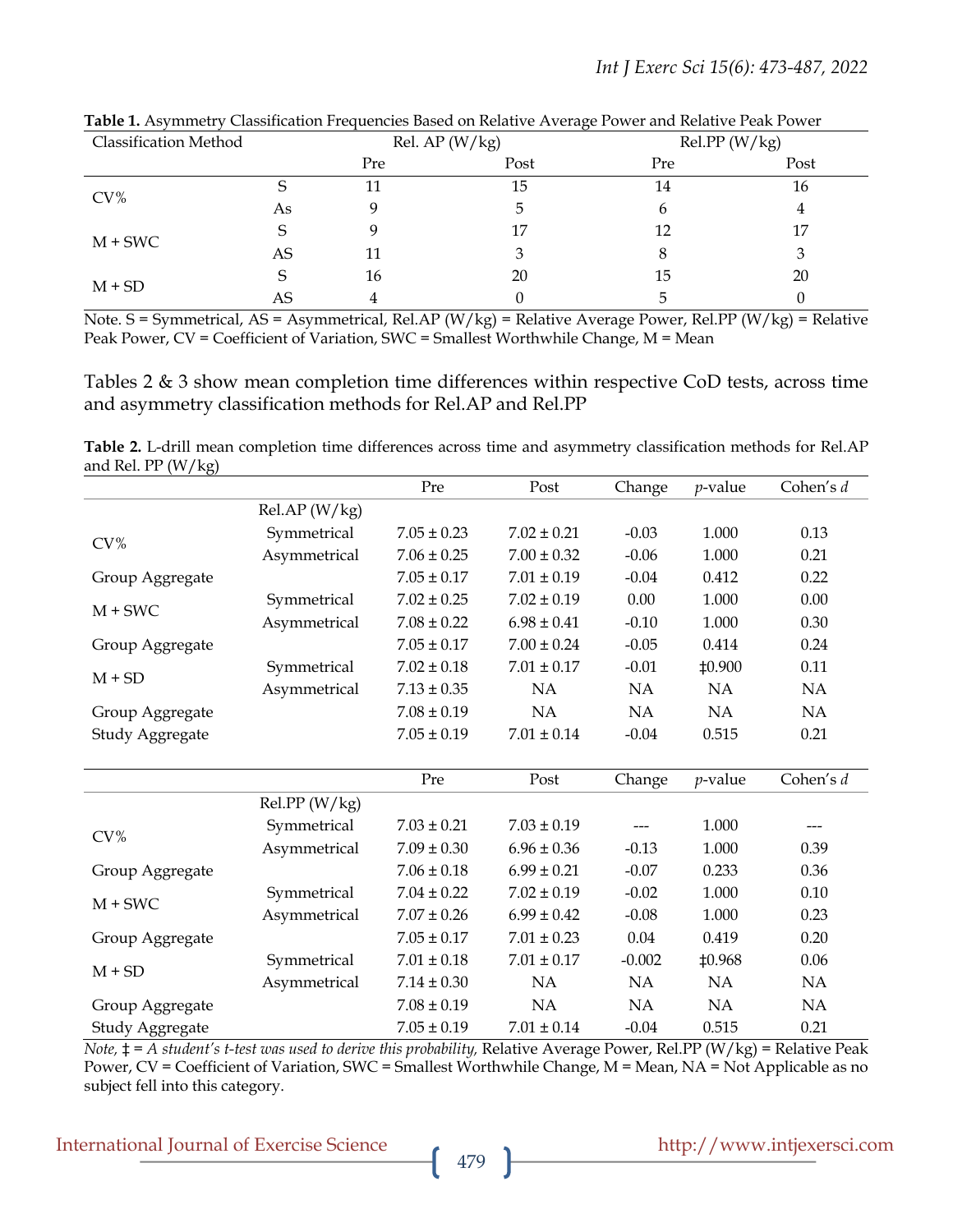| $\frac{1}{100}$ |               |                 |                 |           |                 |           |
|-----------------|---------------|-----------------|-----------------|-----------|-----------------|-----------|
|                 |               | Pre             | Post            | Change    | $p$ -value      | Cohen's d |
|                 | RelAP (W/kg)  |                 |                 |           |                 |           |
|                 | Symmetrical   | $1.96 \pm 0.08$ | $1.99 \pm 0.08$ | $+0.03$   | 1.000           | $-0.38$   |
| CV%             | Asymmetrical  | $1.95 \pm 0.10$ | $2.00 \pm 0.12$ | $+0.05$   | 0.732           | $-0.45$   |
| Group Aggregate |               | $1.96 \pm 0.05$ | $2.00 \pm 0.08$ | $+0.04$   | 0.070           | $-0.88$   |
| $M + SWC$       | Symmetrical   | $1.97 \pm 0.09$ | $1.97 \pm 0.06$ | $---$     | 1.000           | ---       |
|                 | Asymmetrical  | $1.94 \pm 0.08$ | $2.10 \pm 0.13$ | $+0.16$   | < .001          | $-1.48$   |
| Group Aggregate |               | $1.96 \pm 0.06$ | $2.04 \pm 0.08$ | $+0.08$   | < .001          | $-1.13$   |
|                 | Symmetrical   | $1.96 \pm 0.06$ | $1.99 \pm 0.06$ | $+0.03$   | <b>‡0.080</b>   | $-0.50$   |
| $M + SD$        | Asymmetrical  | $1.93 \pm 0.13$ | NA              | <b>NA</b> | <b>NA</b>       | NA        |
| Group Aggregate |               | $1.95 \pm 0.08$ | NA              | NA        | NA              | NA        |
| Study Aggregate |               | $1.96 \pm 0.06$ | $1.99 \pm 0.06$ | $+0.03$   | 0.515           | $-0.61$   |
|                 |               |                 |                 |           |                 |           |
|                 |               | Pre             | Post            | Change    | <i>p</i> -value | Cohen's d |
|                 | Rel.PP (W/kg) |                 |                 |           |                 |           |
| CV%             | Symmetrical   | $1.95 \pm 0.06$ | $2.00 \pm 0.06$ | $+0.05$   | 0.282           | $-0.83$   |
|                 | Asymmetrical  | $1.97 \pm 0.11$ | $1.97 \pm 0.14$ | $+0.00$   | 1.000           | 0.00      |
| Group Aggregate |               | $1.96 \pm 0.06$ | $1.99 \pm 0.08$ | $+0.03$   | 0.291           | 0.42      |
|                 | Symmetrical   | $1.97 \pm 0.08$ | $2.00 \pm 0.06$ | $+0.03$   | 1.000           | $-0.42$   |
| $M + SWC$       | Asymmetrical  | $1.94 \pm 0.09$ | $1.96 \pm 0.15$ | $+0.02$   | 1.000           | $-0.16$   |
| Group Aggregate |               | $1.95 \pm 0.06$ | $1.98 \pm 0.09$ | $+0.03$   | 0.279           | 0.39      |
|                 | Symmetrical   | $1.96 \pm 0.06$ | $1.99 \pm 0.06$ | $+0.03$   | ‡0.079          | $-0.50$   |
| $M + SD$        | Asymmetrical  | $1.94 \pm 0.13$ | <b>NA</b>       | <b>NA</b> | <b>NA</b>       | NA        |
| Group Aggregate |               | $1.95 \pm 0.06$ | NA              | <b>NA</b> | NA              | NA        |
| Study Aggregate |               | $1.96 \pm 0.06$ | $1.99 \pm 0.06$ | $+0.03$   | 0.515           | $-0.61$   |

**Table 3.** 505 mean completion time differences across time and asymmetry classification methods for Rel.AP and  $R_{\text{el}}$  PP (W/kg)

*Note,* ‡*= A student's t-test was used to derive this probability,* Relative Average Power, Rel.PP (W/kg) = Relative Peak Power, CV = Coefficient of Variation, SWC = Smallest Worthwhile Change, M = Mean, NA = Not Applicable as no subject fell into this category.

Probabilities for improvement or regression in interlimb asymmetry across different classification methods and metrics are shown in table 4. Participants classified as asymmetrical through the  $M + SD$  classification method had the greatest odds of meaningfully reducing interlimb asymmetry in Rel.AP (OR = 9.0, 95% CI: 2.8, 15.2) and Rel.PP (OR = 6.99, 95% CI: 1.4, 12.5) through participation in our intervention.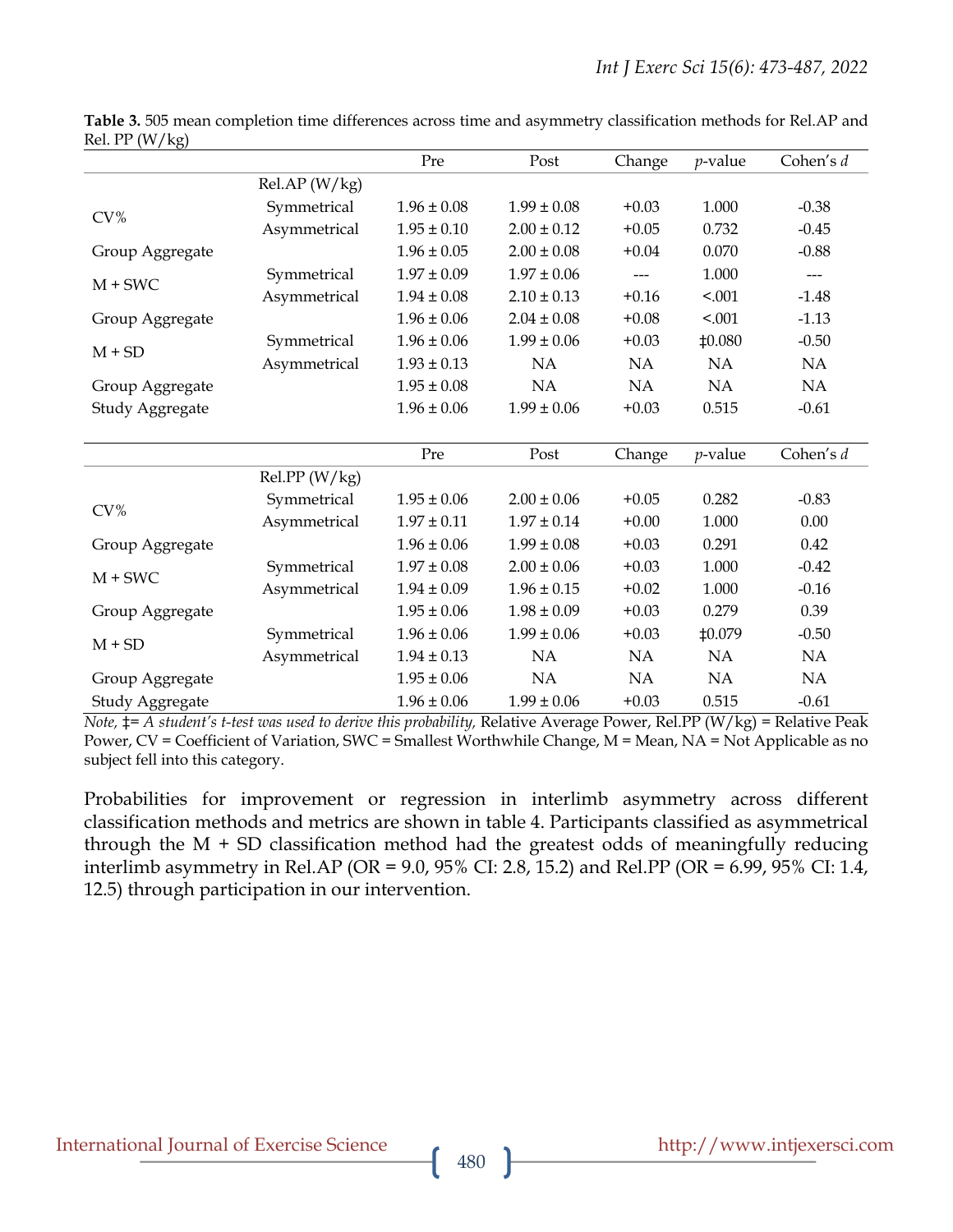|                       |    |           | Rel. AP   |           |           | Rel. PP   |           |
|-----------------------|----|-----------|-----------|-----------|-----------|-----------|-----------|
| Asymmetry $_{\Delta}$ |    | $CV\%$    | $M + SWC$ | $M + SD$  | CV%       | $M + SWC$ | $M + SD$  |
| Probability of        | AS | 0.429(9)  | 0.643(11) | 1.00(3)   | 0.500(6)  | 0.636(8)  | 1.00(5)   |
| Improvement           |    | 0.231(11) | 0.346(9)  | 0.111(17) | 0.167(14) | 0.241(12) | 0.143(15) |
| Probability of        | AS | 0.143(9)  | 0.071(11) | NΑ        | 0.300(6)  | 0.182(8)  | NΑ        |
| Regression            |    | 0.027(11) | 0.039(9)  | NΑ        | 0.100(14) | 0.069(12) | NΑ        |

**Table 4.** Probabilities for improvement or regression in asymmetry (Rel.AP and Rel.PP), across classification methods

*Note.* Data are presented probability (# of classified participants), AS = Asymmetrical, S = Symmetrical, Relative Average Power, Rel.PP ( $W/kg$ ) = Relative Peak Power,  $CV = Coefficient$  of Variation,  $SWC = Smallest Worthwhile$ Change, M = Mean, NA = Not Applicable as no subject fell into this category.

Probabilities for improvement or regression in L-drill performance across different classification methods and metrics are shown in table 5. For L-drill performance, participants classified as asymmetrical through the M + SD classification method had the greatest odds of improving Ldrill performance through engaging in our intervention. This was the case for both Rel.AP (OR  $= 1.33, 95\% \text{ CI: } -2.1, 4.8$  and Rel.PP (OR = 1.33, 95% CI: -2.1, 4.8).

**Table 5.** Probabilities for improvement or regression in L-drill performance across classification methods

|                  |    |           | Rel. AP   |           | Rel. PP   |           |           |  |
|------------------|----|-----------|-----------|-----------|-----------|-----------|-----------|--|
| L-drill $\wedge$ |    | CV%       | $M + SWC$ | $M + SD$  | $CV\%$    | $M + SWC$ | $M + SD$  |  |
| Probability of   | AS | 0.643(9)  | 0.692(10) | 0.749(3)  | 0.667(6)  | 0.667(7)  | 0.749(4)  |  |
| Improvement      |    | 0.545(10) | 0.522(9)  | 0.562(16) | 0.555(13) | 0.555(12) | 0.562(15) |  |
| Probability of   | AS | 0.357(9)  | 0.308(10) | 0.249(3)  | 0.333(6)  | 0.333(7)  | 0.249(4)  |  |
| Regression       |    | 0.318(10) | 0.348(9)  | 0.343(16) | 0.333(13) | 0.333(12) | 0.343(15) |  |

*Note.* Data are presented probability (# of classified participants), AS = Asymmetrical, S = Symmetrical, Relative Average Power, Rel.PP (W/kg) = Relative Peak Power,  $CV = Coefficient$  of Variation, SWC = Smallest Worthwhile Change, M = Mean

Probabilities for improvement or regression in 505 performance across different classification methods and metrics are shown in table 6. Looking at the 505 CoD drill, participants classified as having Rel.AP asymmetries exceeding the CV% showed the greatest odds of improvement  $(OR = 0.78, 95\% \text{ CI: -4.1, 5.7)}.$  Further, participants classified as having Rel. PP asymmetries exceeding the sample  $M$  + SD showed the greatest odds of improving 505 performance (OR = 0.73, 95% CI: -4.4, 5.9). Overall, looking at the 505 CoD drill, the odds of regression through participation in our intervention were greater than the odds of improvement.

**Table 6.** Probabilities for improvement or regression in 505 performance across classification methods

|                        |    |           | Rel. AP   |           |           | Rel. PP   |           |
|------------------------|----|-----------|-----------|-----------|-----------|-----------|-----------|
| 505 Change $_{\Delta}$ |    | $CV\%$    | $M + SWC$ | $M + SD$  | $CV\%$    | $M + SWC$ | $M + SD$  |
| Probability of         | AS | 0.286(9)  | 0.154(10) | 0.250(3)  | 0.111(6)  | 0.111(7)  | 0.250(4)  |
| Improvement            |    | 0.364(10) | 0.435(9)  | 0.344(16) | 0.407(13) | 0.407(12) | 0.344(15) |
| Probability of         | AS | 0.500(9)  | 0.615(10) | 0.750(3)  | 0.444(6)  | 0.444(7)  | 0.750(4)  |
| Regression             |    | 0.409(10) | 0.348(9)  | 0.406(16) | 0.444(13) | 0.444(12) | 0.406(15) |

*Note.* Data are presented probability (# of classified participants), AS = Asymmetrical, S = Symmetrical, Relative Average Power, Rel.PP ( $W/kg$ ) = Relative Peak Power,  $CV = Coefficient$  of Variation, SWC = Smallest Worthwhile Change, M = Mean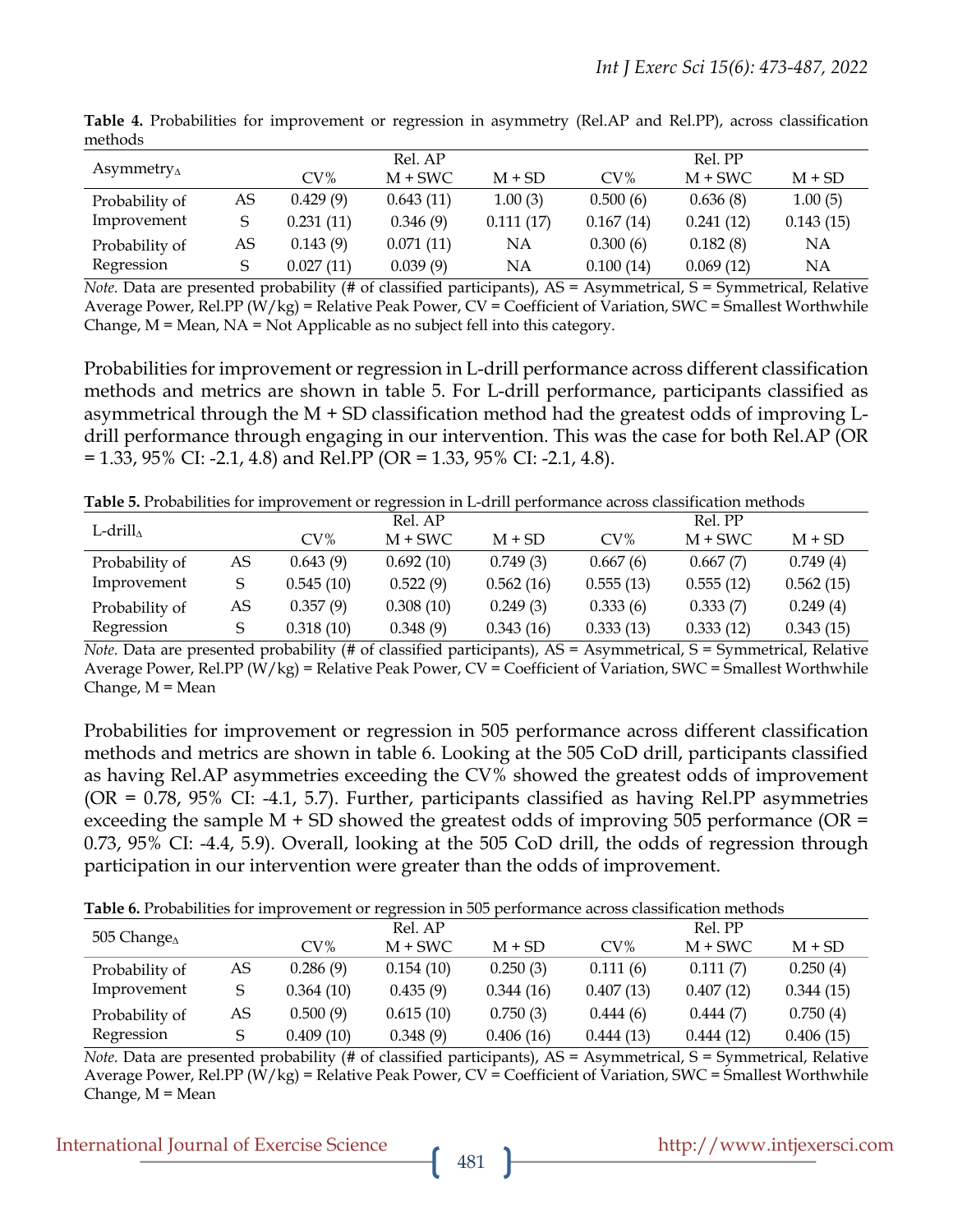At the group level, statistically significant reductions in Rel. AP and Rel.PP asymmetry from pre- to post-intervention were paralleled by positive changes in L-drill performance that exceeded the SWC and CV% (0.2 x sample standard deviation). Descriptive statistics for pre-, to post-intervention comparisons with regards to Rel.AP and Rel.PP can be found in table 7. These results have been further broken down by classification methods, for a comparison in asymmetry change based on the respective means of classifying asymmetry. Table 9 presents aggregate data on changes in Rel.AP asymmetry over time grouped by classification method and baseline classification (i.e., symmetrical vs. asymmetrical), while table 10 does the same for Rel.PP asymmetry.

|                 | $\cdots$ $\cdots$ | Pre             | Post           | Change    | $p$ -value       | Cohen's d |
|-----------------|-------------------|-----------------|----------------|-----------|------------------|-----------|
|                 | RelAP (W/kg)      |                 |                |           |                  |           |
| CV%             | Symmetrical       | $3.00 \pm 1.3$  | $2.24 \pm 1.1$ | $-0.76$   | 1.00             | 0.63      |
|                 | Asymmetrical      | $8.84 \pm 1.4$  | $6.41 \pm 1.9$ | $-2.43$   | 0.356            | 1.46      |
| Group Aggregate |                   | $5.92 \pm 2.2$  | $4.32 \pm 2.5$ | $-1.60$   | 0.036            | 0.68      |
| $M + SWC$       | Symmetrical       | $1.92 \pm 1.2$  | $2.58 \pm 0.9$ | $+0.66$   | 1.00             | 0.34      |
|                 | Asymmetrical      | $8.66 \pm 1.1$  | $7.24 \pm 2.1$ | $-1.42$   | 1.00             | 0.85      |
| Group Aggregate |                   | $5.29 \pm 1.9$  | $4.91 \pm 2.6$ | 0.38      | 0.590            | 0.17      |
| $M + SD$        | Symmetrical       | $4.43 \pm 1.4$  | $3.28 \pm 1.2$ | $-1.15$   | ±0.054           | 0.88      |
|                 | Asymmetrical      | $10.24 \pm 2.7$ | NA             | NA        | <b>NA</b>        | NA        |
| Group Aggregate |                   | $7.43 \pm 3.4$  | <b>NA</b>      | <b>NA</b> | <b>NA</b>        | NA        |
| Study Aggregate |                   | $5.63 \pm 3.9$  | $3.28 \pm 2.4$ | $-2.35$   | 0.027            | 0.73      |
|                 |                   |                 |                |           |                  |           |
|                 |                   | Pre             | Post           | Change    | <i>p</i> -value  | Cohen's d |
|                 | Rel.PP (W/kg)     |                 |                |           |                  |           |
| CV%             | Symmetrical       | $2.79 \pm 1.0$  | $1.63 \pm 0.9$ | $-1.16$   | 0.582            | 1.13      |
|                 | Asymmetrical      | $8.33 \pm 1.5$  | $6.17 \pm 1.8$ | $-2.16$   | 0.544            | 1.30      |
| Group Aggregate |                   | $5.56 \pm 2.1$  | $3.90 \pm 2.4$ | $-1.66$   | 0.023            | 0.74      |
| $M + SWC$       | Symmetrical       | $2.08 \pm 0.9$  | $1.82 \pm 0.7$ | $+0.36$   | 1.00             | $-0.32$   |
|                 | Asymmetrical      | $8.01 \pm 1.1$  | $6.62 \pm 1.8$ | $-1.42$   | 1.00             | 0.93      |
| Group Aggregate |                   | $5.05 \pm 1.7$  | $4.22 \pm 2.3$ | $-0.83$   | 0.192            | 0.41      |
| $M + SD$        | Symmetrical       | $2.85 \pm 1.1$  | $2.54 \pm 0.9$ | $-0.31$   | $\text{\#}0.674$ | 0.31      |
|                 | Asymmetrical      | $9.26 \pm 1.8$  | NA             | NA.       | <b>NA</b>        | NA        |
| Group Aggregate |                   | $6.06 \pm 1.06$ | NA             | NA        | NA               | NA        |
| Study Aggregate |                   | $4.45 \pm 3.4$  | $2.54 \pm 2.2$ | $-1.91$   | 0.065            | 0.67      |

|  | Table 7. Rel.AP & Rel.PP (W/kg) Asymmetry differences across time and asymmetry classification methods |  |
|--|--------------------------------------------------------------------------------------------------------|--|
|--|--------------------------------------------------------------------------------------------------------|--|

*Note,* ‡ *= A student's t-test was used to derive this probability,* Relative Average Power, Rel.PP (W/kg) = Relative Peak Power, CV = Coefficient of Variation, SWC = Smallest Worthwhile Change, M = Mean, NA = Not Applicable as no subject fell into this category.

At the individual level however, the degree of reduction in asymmetry across the training intervention did not seem to align with improvements in CoD performance. Pre- to Postintervention asymmetry change scores (subscript∆) for both asymmetry metrics only showed small, non-significant correlations with change scores (subscript<sub>∆</sub>) in CoD performance (table 8 and 9).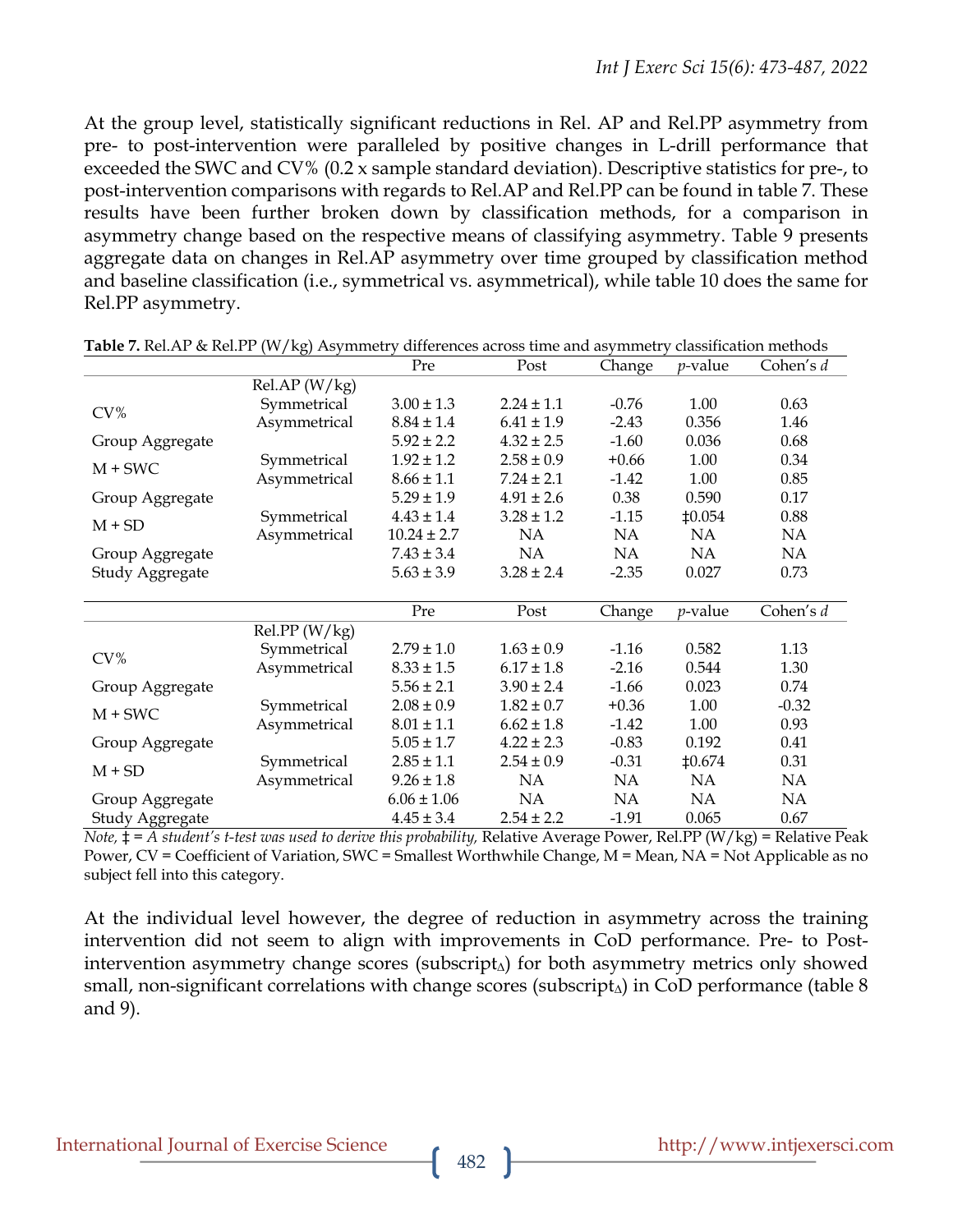|                               |                  | L-drill∧                     | Rel. AP Asymmetry $_{\Delta}$ |
|-------------------------------|------------------|------------------------------|-------------------------------|
|                               |                  |                              |                               |
| L-drill $\wedge$              | Pearson's r      | $\overline{\phantom{m}}$     |                               |
|                               | $p$ -value       | $\qquad \qquad \blacksquare$ |                               |
| Rel. AP Asymmetry $_{\Delta}$ | Pearson's r      | 0.053                        |                               |
|                               | $p$ -value       | 0.761                        |                               |
| Rel. PP Asymmetry $_{\Delta}$ | Pearson's r      | 0.103                        | 0.626                         |
|                               | <i>p</i> -values | 0.551                        | < 0.001                       |

**Table 8.** Correlation Matrix for L-drill change vs. asymmetry change

#### **Table 9.** Correlation Matrix for 505 change vs. asymmetry change

|                               |                 | 505 <sub>4</sub>         | Rel. AP Asymmetry $_{\Delta}$ |
|-------------------------------|-----------------|--------------------------|-------------------------------|
| 505 <sub>4</sub>              | Pearson's r     | $\overline{\phantom{a}}$ |                               |
|                               | <i>p</i> -value | $\overline{\phantom{a}}$ |                               |
| Rel. AP Asymmetry $_{\Delta}$ | Pearson's r     | 0.099                    | $\overline{\phantom{0}}$      |
|                               | $p$ -value      | 0.688                    | -                             |
| Rel. PP Asymmetry $_{\Delta}$ | Pearson's r     | 0.145                    | 0.883                         |
|                               | $p$ -values     | 0.553                    | < 0.001                       |

#### **DISCUSSION**

This study sought to answer three primary aims. Aim one was to evaluate the diagnostic utility of three different methods of asymmetry classification. Aim two was to find whether a 6-week training intervention was able to meaningfully decrease the magnitude of interlimb asymmetry for Rel.AP and Rel.PP. Lastly, aim three was to determine if there was a relationship between changes in asymmetry and changes in CoD performance. Study hypotheses included that participants would differ in their baseline classification (i.e., asymmetrical vs. symmetrical) based on the method of classification employed, that the training intervention would meaningfully reduce interlimb asymmetries, and that decreases in asymmetry would directly relate to improvements in CoD performance.

In accordance with study aim 1 and the related hypothesis, results from this study show that participants indeed fell into different baseline classification categories based on the method used. More participants were classified as asymmetrical using the CV% and M + SWC methods, while less participants were classified as asymmetrical using the M  $+$  SD method (see table 1). The M + SD method was suggested by Dos'Santos et al. to classify athletes experiencing high or extreme levels of asymmetry (14).

Investigating the diagnostic utility of each asymmetry classification method employed consisted of estimating the probabilities for improvement or regression of CoD performance associated with participants baseline classification category (i.e., asymmetrical vs. symmetrical). OR's were calculated to find potential asymmetry metrics in which optimal outcomes (i.e., maximized likelihood of improvement of CoD performance) were observed. Participants classified as asymmetrical via the  $M + SD$  method had the greatest odds of improving asymmetry because of the training intervention. This seems logical since this group of participants had the largest observed magnitudes in baseline asymmetry scores. Thus, these athletes had the largest room for improvement according to this method of asymmetry classification. Conversely, athletes classified as asymmetrical via the CV% method had the greatest odds of regression (i.e.,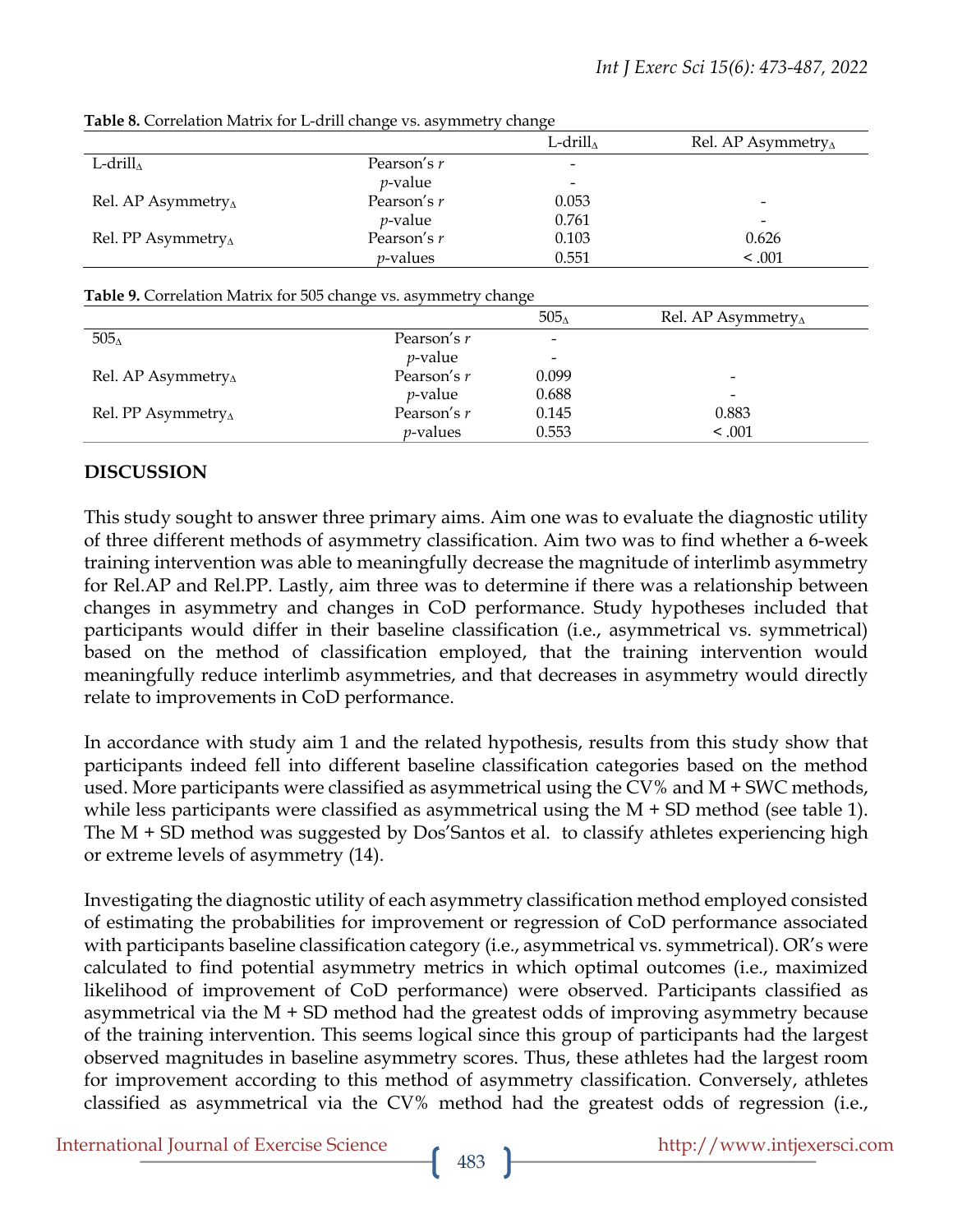increasing asymmetry) from baseline assessment. It seems clear that the  $M + SD$  classification method may be a more conservative method that allows practitioners to intervene in only the athletes who will benefit from a training intervention designed to reduce interlimb asymmetries. This finding is in line with suggestions by Dos'Santos et al. who suggested that this approach will classify a smaller proportion  $(\sim 16\%)$  of athletes within a sample (14).

With respect to changes in L-drill and 505 performance, we again used the estimated probabilities of improvement or regression with respect to baseline classification to evaluate the diagnostic utility of each asymmetry classification method. Mirroring the improvements in asymmetry, participants classified as asymmetrical via the  $M + SD$  method, had the greatest odds of improvement in CoD performance (assessed via the L-drill test) following the training intervention. These findings are encouraging as, taken together, they supply confirmatory evidence to suggest that using the  $M + SD$  method of asymmetry classification could allow practitioners to intervene only in those athletes who are most likely to directly benefit from asymmetry reduction. This is particularly important when one considers that reducing asymmetry does not automatically result in performance enhancement for an individual; evidenced by the likelihood of regression in CoD performance within the CV% and M + SWC methods and the non-existent correlations between changes in asymmetry and changes in CoD performance.

Furthermore, with use of the  $M + SD$  method, one can recommend the assessment of the Rel.PP metric of asymmetry as the primary measure of interest used to classify athletes. The rationale for this assertation is that (using this metric) five athletes were classified as asymmetrical, while only three athletes were classified as asymmetrical using the Rel.AP metric. Capturing the highest number of athletes who will benefit optimally from training interventions should be a priority for practitioners. In addition, most velocity assessment devices simultaneously record peak and average power, so this is simple to implement and is a practical distinction to make.

Interestingly, unlike the findings from asymmetry and L-drill performance, the results for the 505 drill are chaotic. Principle among this chaos is the fact that 505 performances actually decreased across the entire sample which is further compounded by probabilities of regression in performance actually being greater than the likelihood of improvement for all classification methods. It is difficult to ascertain the reason behind this finding. Future studies may elect to choose procedures that involve the athletes having to turn off each side, allowing researchers to investigate changes for both sides, as well as a potential CoD performance "asymmetries." The previously highlighted findings agree with ideas by Philipp et al. who suggested that the L-drill might be more sensitive towards identifying or highlighting interlimb asymmetries (29).

With respect to the second study aim, we observed significant changes in interlimb asymmetries following the 6-week training intervention. Looking across the entire sample, the training intervention was able to meaningfully reduce the level of asymmetry within our participants. Further, these decreases in asymmetry were paralleled by an improvement in L-drill performance that exceeded our SWC across the entire sample, while a decrease in 505 drill performance was observed. As hypothesized, our data showed significant main effects for time,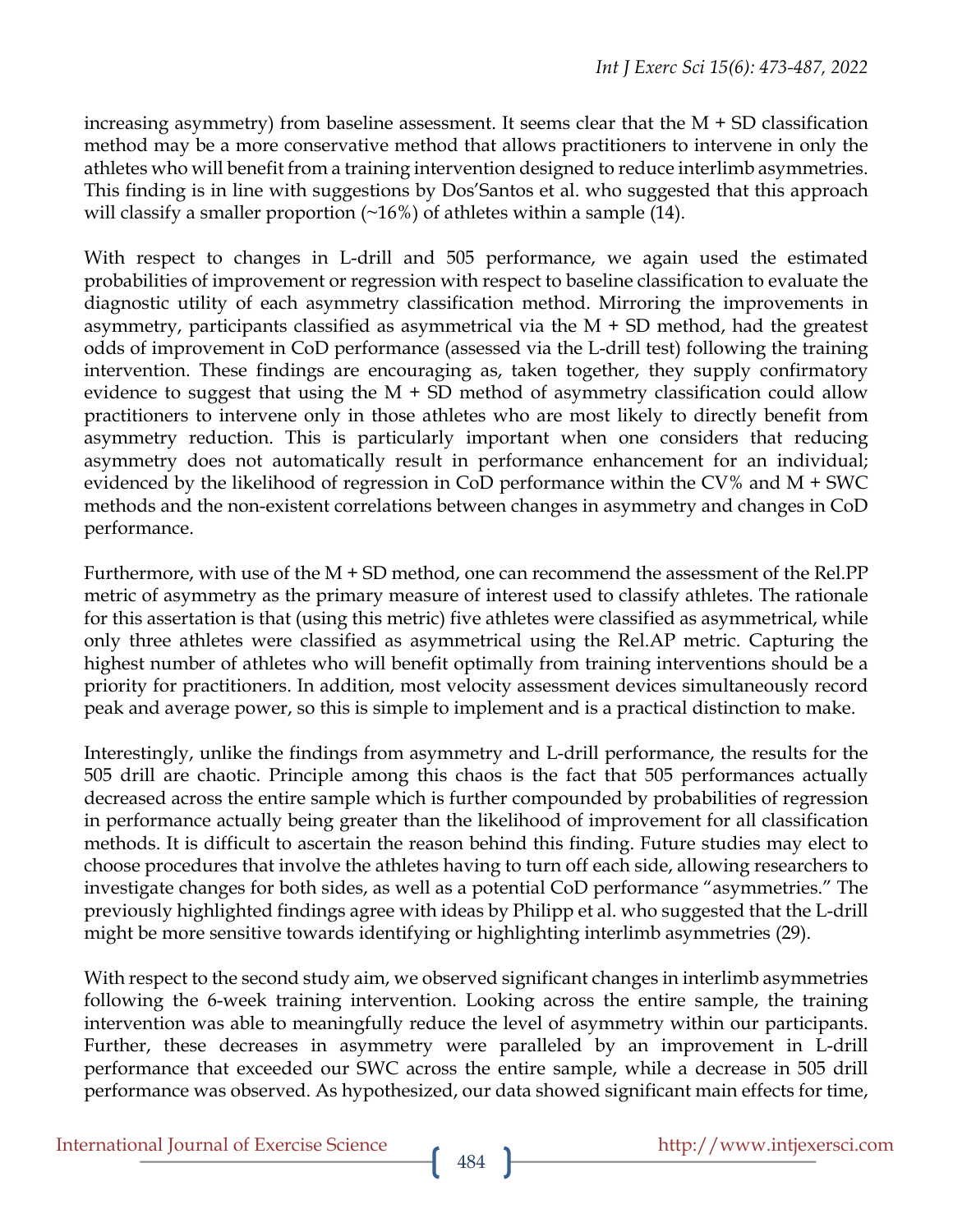specifically looking at the reduction in asymmetry from pre- to post-intervention, across as classification methods. While the training intervention used within our study poses an example for a training program which practitioners may use to correct any existing interlimb asymmetries, there are a few thoughts and avenues future research might investigate. As an example, future research might look at specific time-courses for eliciting desired levels in asymmetry reduction.

Lastly, as aim three, this study looked to further expand on the potential relationship between interlimb asymmetry and CoD performance. Specifically, it looked to address the limitations in earlier cross-sectional, descriptive studies by investigating the potential causality of this relationship. To do this, change scores in both asymmetry and CoD performance (i.e., L-drill) were used as primary variables of interest.

Across the entire sample, no significant relationship between the change in asymmetry and the change in CoD performance is observed. However, given that asymmetry is highly dependent on the task and metric used to estimate it and the directionality in response (i.e., improvement or regression) in CoD performance varied considerably, delimiting these data to only include participants for whom the best responses were observed (i.e., reduction in asymmetry and improvement CoD performance) is logical. This contention is grounded in the reality that, in practice, our goal would only be to intervene and expect a direct relationship between these variables in the "correct" subset of athletes.

This study is not without limitations. One primary limitation might be the overall low magnitude of asymmetry observed in this sample. Future research might use our methodological approach within a sample that exhibits a wider range of interlimb asymmetry levels, for instance athletes with less experience in resistance training, or athletes from sports in which larger degrees of asymmetry might be expected, such as cricket (10). Further, five athletes were not able to complete all study-related procedures due to non-study related reasons. While our sample size was sufficient for most team-sport populations, future research may focus on similar analyses in larger samples. Lastly, the load used for the performance of the BSS might only have provided a submaximal stimulus and failed to load the respective limbs maximally. Future research might reevaluate methodologies to maximally stress limbs with loads that are closer to the subjects 1RM.

This study demonstrates that interlimb asymmetry is specific to the method of asymmetry classification. We suggest practitioners classify and intervene in only those athletes whose asymmetry scores exceed the sample  $M + SD$  using the Rel.PP metric. Although Rel.AP seems to be a more stable and reliable metric, we recommend use of the Rel.PP metric due to its' specificity for identifying potential athletes that could benefit from a training intervention targeted to reduce asymmetry. Further, these data also demonstrated acceptable reliability. This strategy represents a sensitive approach to asymmetry identification while maximizing the specificity of the test. These results should be of interest to practitioners who implement training interventions aimed at reducing the level of asymmetry to increase CoD performance. While we have suggested the use of specific asymmetry classification methods as a guide within our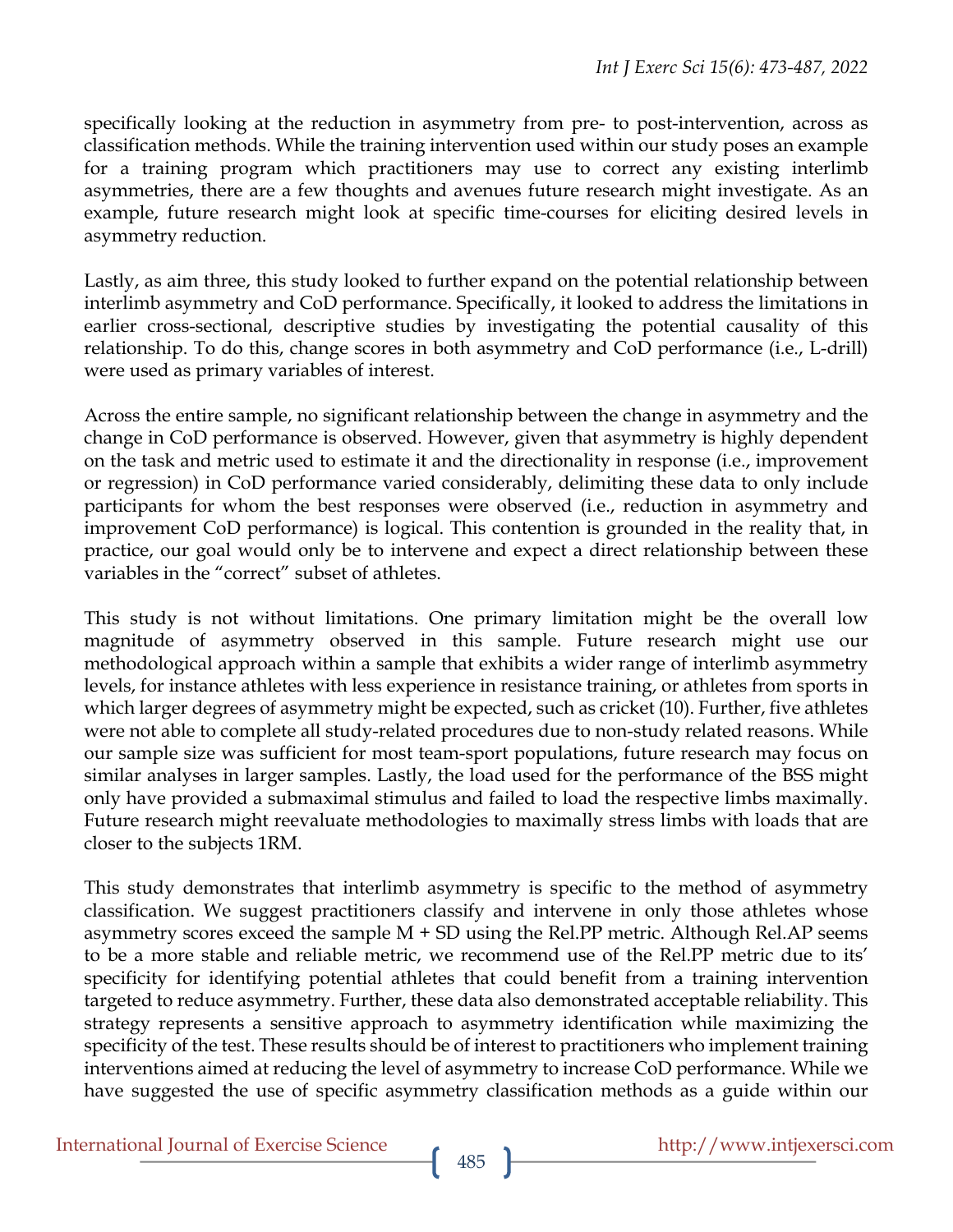study, we encourage practitioners to recreate methodological approaches highlighted within our study and apply them to their own set of athletes. Interlimb asymmetry is still a highly taskand metric-specific phenomenon that requires an individualized approach.

#### **REFERENCES**

1. Bishop C. Interlimb Asymmetries: Are thresholds a usable concept? Strength Cond J 43(1): 32–36, 2021.

2. Bishop C, Brashill C, Abbott W, Read P, Lake J, & Turner A. Jumping asymmetries are associated with speed, change of direction speed, and jump performance in elite academy soccer players. J Strength Cond Res Epub Ahead of Print*,* 2019.

3. Bishop C, Lake J, Loturco I, Papadopoulos K, Turner A, & Read P. Interlimb asymmetries: The need for an individual approach to data analysis. Strength Cond Res 35(3): 695–701, 2021.

4. Bishop C, Pereira LA, Reis VP, Read P, Turner AN, Loturco I. Comparing the magnitude and direction of asymmetry during the squat, countermovement and drop jump tests in elite youth female soccer players. J Sport Sci 38(11-12): 1296–1303, 2019.

5. Bishop C, Read P, Brazier J, Jarvis P, Chavda S, Bromley T, Turner A. Effects of interlimb asymmetries on acceleration and change of direction speed. J Strength Cond Res Epub Ahead of Print*,* 2019.

6. Bishop C, Read P, Chavda S, Turner A. Asymmetries of the lower limb: The calculation conundrum in strength training and conditioning. Strength Cond J 38(6): 27–32, 2016.

7. Bishop C, Turner A, Read P. Effects of inter-limb asymmetries on physical and sports performance: a systematic review. J Sport Sci 36(10): 1135–1144, 2017.

8. Bishop C, Turner A, Read P. Training methods and considerations for practitioners to reduce interlimb asymmetries. Strength Cond J 40(2): 40–46, 2018.

9. Bishop C, Turner A, Maloney S, Lake J, Loturco I, Bromley T, Read P. Drop jump asymmetry is associated with reduced sprint and change-of-direction speed performance in adult female soccer players. Sports 7(1): 29, 2019.

10. Bishop C, Weldon A, Hughes J, Brazier J, Loturco I, Turner A, Read P. Seasonal variation of physical performance and inter-limb asymmetry in professional cricket athletes. J Strength Cond Res 35(4): 941–948, 2021.

11. Brown SR, Feldman, ER, Cross MR, Helms ER, Marrier B, Samozino P, Morin JB. The potential for a targeted strength-training program to decrease asymmetry and increase performance: A proof of concept in sprinting. Int J Sport Physiol 12(10): 1392–1395, 2017.

12. Bazyler CD, Bailey C, Chiang CY, Sato K, Stone MH. The effects of strength training on isometric force production symmetry in recreationally trained males. J Trainol 3(1): 6–10, 2014.

13. Dello Iacono A, Padulo J, Ayalon M. Core stability training on lower limb balance strength. J Sport Sci 34(7): 671–678, 2015.

14. Dos'Santos T, Thomas C, Jones PA. Assessing interlimb asymmetries. Strength Cond J Epub Ahead of Print, 2021.

15. Gonzalo-Skok O, Tous-Fajardo J, Suarez-Arrones L, Arjol-Serrano JL, Casajús JA, Mendez-Villanueva A. Singleleg power output and between-limbs imbalances in team-sport players: Unilateral versus bilateral combined resistance training. Int J Sport Physiol 12(1): 106–114, 2017.

16. Helme M, Bishop C, Emmonds S, Low C. Validity and reliability of the rear foot elevated split squat 5 repetition maximum to determine unilateral leg strength symmetry. J Strength Cond Res 33(12): 3269–3275, 2019.

17. Jovanovic M. Strength training manual (Vol. 1). Complementary Training; 2019.